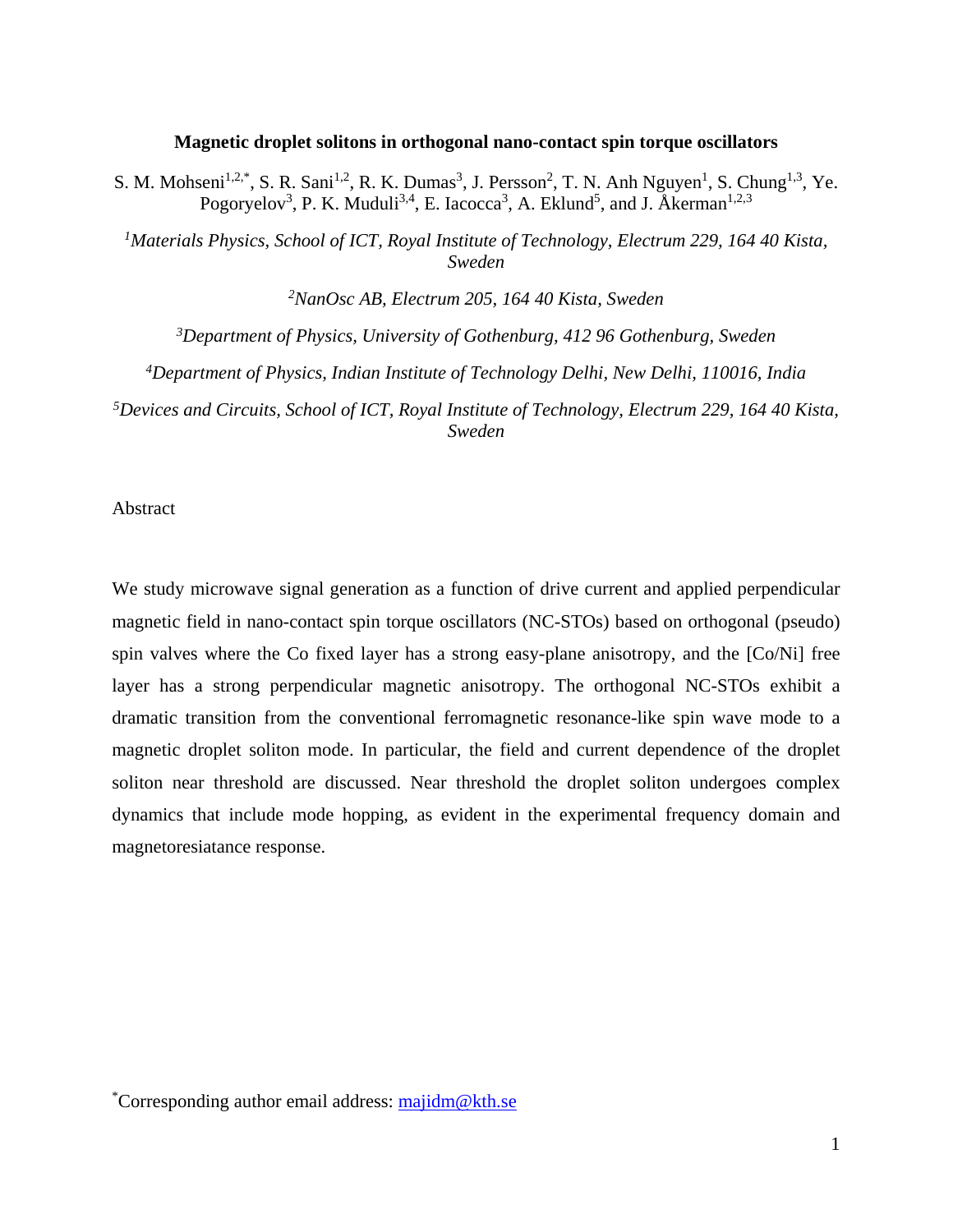### **Introduction**

The classic spin torque [1-3] oscillator (STO) [4] architecture relies on a spin valve (SV) structure where a significant spin polarization is generated by a reference layer (RL) and the dynamical processes occur in a nearby free layer (FL). Both nano-pillar [5], where the lateral cross section of the entire SV stack has been reduced to a typically <100 nm diameter, and nanocontact (NC), [6,7] where only the current injection site has been laterally defined, designs have been implemented. Owing to their extended FL, NC-STOs hold particular promise as spin wave injectors for magnonic applications [8]. Many attractive properties including a large tuning range [9,10] and modulation rates [11-13] were initially realized in devices utilizing materials with in-plane (IP) anisotropy in both the RL and FL. Unfortunately, large magnetic fields are typically required to reap the benefits of these devices. Low to zero field operation has been realized [14-16] in devices that combine materials with both IP and out-of-plane (OOP) anisotropy, at the cost of bandwidth and output power. These limitations may be overcome [17,18] by instead relying on materials [19-23] with tilted anisotropy. Yet another alternative was recently realized using an orthogonal SV structure with an IP RL and OOP FL, and demonstrated high frequency operation at low external fields [24,25]. The IP FL can be simply realized using either Co or CoFe alloys with high spin polarization and spin-torque efficiency. Owing to their tunable saturation magnetization (*MS*) and perpendicular magnetic anisotropy (PMA), all magnetic Co/Ni multilayers [26] (MLs) have proven to be the ideal material for use as the OOP FL.

Furthermore, such orthogonal SV STOs have been shown to support a fundamentally new type of magnetic excitation, namely the magnetic droplet soliton. While the initial theoretical prediction by Ivanov and Kosevich [27], of a "magnon drop" soliton in thin films with PMA and zero damping dates back to the 1970s, more recent treatments by Hoefer *et al.* [28-29] demonstrated analytically that a related "magnetic droplet" soliton is possible to excite in NC-STOs. Here, the important criterion played by spin transfer torque is to locally realize the condition of zero-damping necessary for droplet formation. The droplet frequency, *fo*, lies between the Zeeman frequency, *fzeeman*, and the ferromagnetic resonance (FMR) frequency, *fFMR*. In this paper, we describe in detail the transition from the FMR-like spin wave mode to the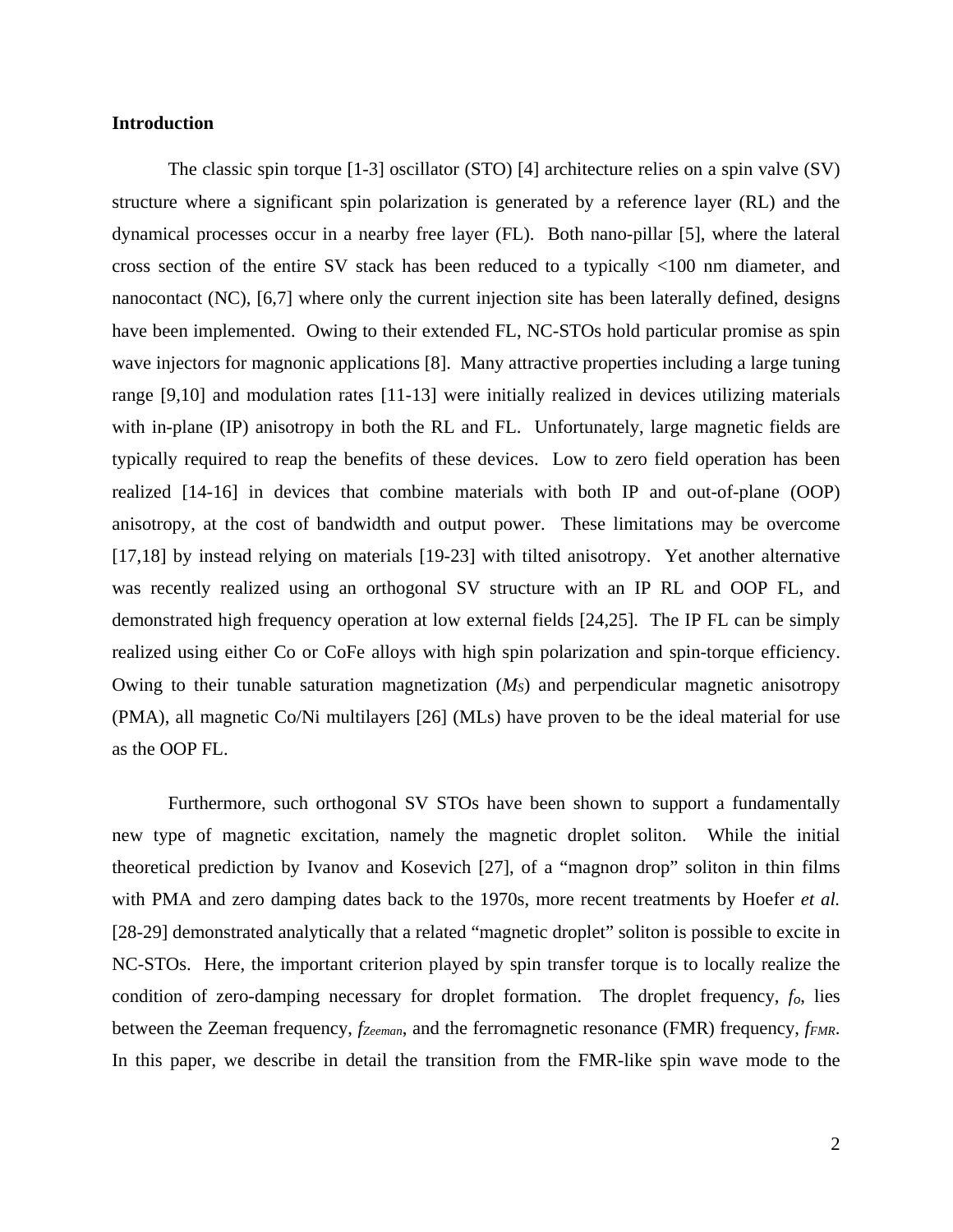droplet soliton as a function of both applied field and current. In particular, the complex dynamics near this transition, including mode jumping, will be discussed.

### **Experimental**

The orthogonal-pseudo spin valves (PSVs) were deposited by magnetron sputtering at room temperature on thermally oxidized Si substrates in a chamber with a base pressure better than  $5 \times 10^{-8}$  Torr. A slow sputtering growth rate was used for the ultra-thin Co and Ni to maximize uniformity and minimize inter-diffusion. A Ta(4 nm)/Cu(10 nm)/Ta(4 nm) trilayer with (111)-texture is used as a seed layer to maximize the PMA of the Co/Ni ML and to act as a low resistive base layer to minimize lateral current spreading under the NC in the final STO devices. The orthogonal-PSV has the following layer structure: Co(6 nm)/Cu(6 nm)/Co(0.2 nm)-  $[Ni(0.6 \text{ nm})/Co(0.25 \text{ nm})]_4$ , as schematically shown in Fig. 1. Here, the first thick  $Co(6 \text{ nm})$ layer has in-plane anisotropy and plays the role of the RL. The [Co/Ni] ML acts as the FL and has PMA. The number of ML, their thicknesses, and the Co/Ni thickness ratio were all optimized to obtain high PMA [30]. The magnetization response of [Co/Ni] ML exhibits a low out-of-plane saturation field, square hysteresis loop with nearly 100% remanence, and a coercivity of 200 Oe. This layer has  $\mu_o M_S = 0.95$  T and a hard axis, i.e. IP, saturation of  $\mu_o (H_k - M_S) = 0.35$  T. Finally, the ML stack is capped with Cu(2 nm)/Pd(2 nm) to prevent oxidation.

Fabrication of the NC-STOs begins by patterning the blanket films an  $8\times16 \mu m^2$  mesa using optical lithography. This is followed by an insulating  $SiO<sub>2</sub>$  layer deposited by chemical vapor deposition. The NC area was defined using electron-beam lithography and reactive ion etching through the SiO<sub>2</sub>, as schematically shown in Fig.1. Finally, a Cu(1.1  $\mu$ m)/Au(100 nm) top electrode, forming a coplanar waveguide, was patterned using optical lithography, sputter deposition, and lift-off [31].

Electrical characterization [10] of the NC-STOs is performed in a custom probe station with variable current, magnetic field, and applied field angle capabilities. The DC current was fed to the device using a precision current source through a bias tee connected in parallel with the transmission line. The resulting RF signal is then amplified using a broadband microwave amplifier and finally analyzed in the frequency domain with a spectrum analyzer. The DC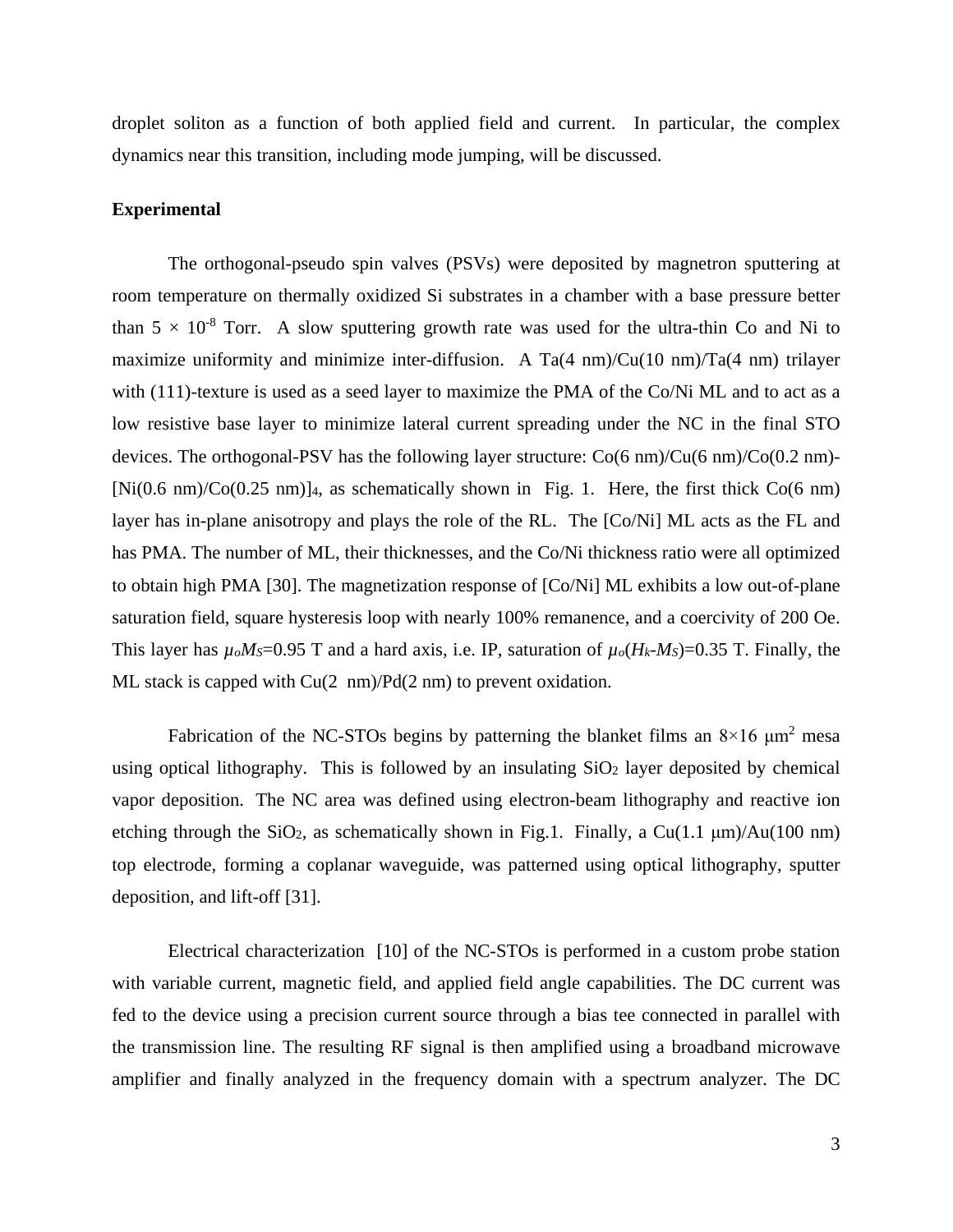voltage across the device was also recorded simultaneously for magnetoresistance (MR) measurements. Finally, all measurements are performed at room temperature and with the applied field perpendicular to the film plane.

# **Results and Discussion**

The dynamics in similar orthogonal-PSVs have been extensively studied in low  $\left(\langle \sim 0.4 \text{ T} \right)$ perpendicular fields [24,25]. The nature of these dynamics are characterized by very small angle precessions, similar to FMR, as schematically represented in Fig. 1(a). The oscillation characteristics as a function of current, and several applied fields, for NC-STO with a NC diameter of 50 nm is shown in Fig. 2. The frequency of this FMR-like spin wave mode decreases as the magnitude of the applied current increases, i.e. redshifts, as the precession angle increases. For  $\mu_0H=0.03$  and 0.2 T only the FMR-like mode is found. However, when the field is increased to 0.4 T a dramatic drop  $({\sim}8$  GHz) in frequency at  $I_{dc} = -3.6$  mA is found corresponding to the transition from the FMR-like spin wave mode near to the droplet mode. As the applied field is increased beyond 0.4 to 1 T the FMR-like mode vanishes, and may drop below our experimental detection limit, and the strength of the droplet mode increases. Based on micromagnetic simulations [32], we see that the precession trajectory, as schematically represented in Fig. 1(b) is fundamentally different than the FMR-like mode. Here, the precession angle is largest near the boundary of the droplet and decreases towards the center. A curious dip in the frequency is also observed in Fig. 2. We speculate that the applied field, the Oersted field [33], and possibly coupling of free layer to the fixed layer magnetization through interlayer exchange coupling via the Cu spacer, all combine to modify the local energy landscape. Unfortunately this very complex interplay still needs further studies and understanding and is well beyond the scope of this paper.

Further analysis of the FMR-like to droplet mode transition is shown in Fig. 3. Both the FMR-like and droplet mode, and corresponding 2<sup>nd</sup> harmonic, can be clearly seen in the color map shown in Fig. 3(a). The dashed vertical dashed line  $S_1$ ,  $I_{dc}$  = -3.65 mA, is very near the mode transition and clearly shows, Fig. 3(a, upper inset), that both the FMR-like and droplet modes exist in the frequency domain. Near the mode transition, the power, Fig. 3(b), of the droplet mode is either lower, or comparable to the FMR-like mode. Additionally, the linewidth, Fig.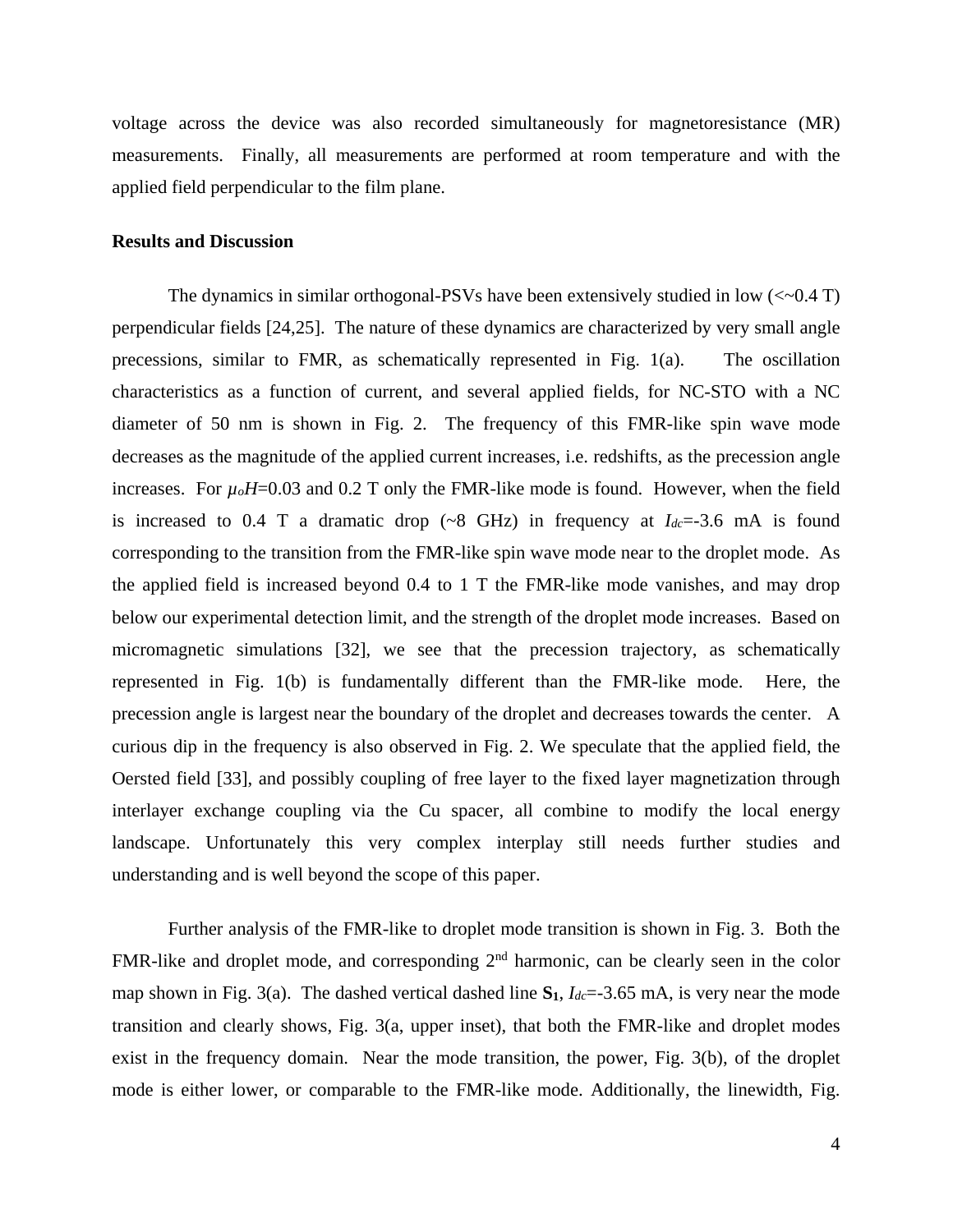3(c), of the droplet mode is significantly larger than the FMR-like mode. This suggests that near the transition the droplet mode is not stable and perhaps there is mode-jumping between it and the FMR-like mode. However, far from the mode transition the power of the droplet mode, Fig. 3(b), is about one order of magnitude bigger than the droplet mode. Finally, once the droplet mode becomes stabilized, as highlighted with the vertical dashed line  $S_2$   $I_{dc}$ =-4.05 mA, the 2<sup>nd</sup> harmonic of the droplet mode becomes clearly visible, consistent with a precession trajectory that is not perfectly circular [24].

To map out in detail the transition from the FMR-like to droplet mode, the MR  $[AR=R(H)-R(H=0)]$  was recorded, shown as a 2-dimensional phase diagram in Fig. 4. The current and field where  $\Delta R$  starts to sharply increase represents the point where the STO response changes from an FMR-like to droplet mode. For a 1-dimensional example, see the closed circles in Fig. 5 which shows droplet formation occurring at approximately *µoH*=1.2 T. As the current increases, the necessary field to nucleate the droplet decreases, consistent with what was found in Ref. [32] for different NC sizes.

The results shown in Fig. 5 are for a device with a nominal NC diameter of 60 nm at *Idc*=- 5.6 mA, the minimum current necessary for droplet formation. As the applied field is increased the MR shows a steady decline as the alignment of the magnetization in the Co RL and [Co/Ni] ML FL become more parallel. However, a large positive jump in MR is seen at  $\mu_0H$ =1.12 T indicating stable droplet formation and more anti-parallel alignment between the Co RL and the reversed portion of the FL. After droplet formation the slope of the MR response now becomes positive as the alignment between the RL and FL slowly becomes progressively more antiparallel. What is most interesting here is the complex transition region defined by the region between where the FMR-like mode disappears at  $\mu_0H$ =0.56 T and a stable droplet mode exists at  $\mu_0H$ =1.12 T. At  $\mu_0H$ =0.56 T a new mode appears with a frequency slightly below that of the FMR-like mode. This in accompanied by a very slight increase in the MR signal as compared to the FMR-like mode, therefore we believe this mode is related to a partially reversed droplet, as predicted by theory [28]. To be able to clearly resolve the increased MR we used a dashed yellow guiding line which represents the expected extension of the MR signal for the STO if the droplet was not nucleated. We refer to this mode as the  $1<sup>st</sup>$  droplet mode in the Fig. 5. This mode exists for field <1 T. For the applied field ranges of  $0.76$  T<  $\mu_o H < 0.9$  T and  $0.98$  T<  $\mu_o H < 1.08$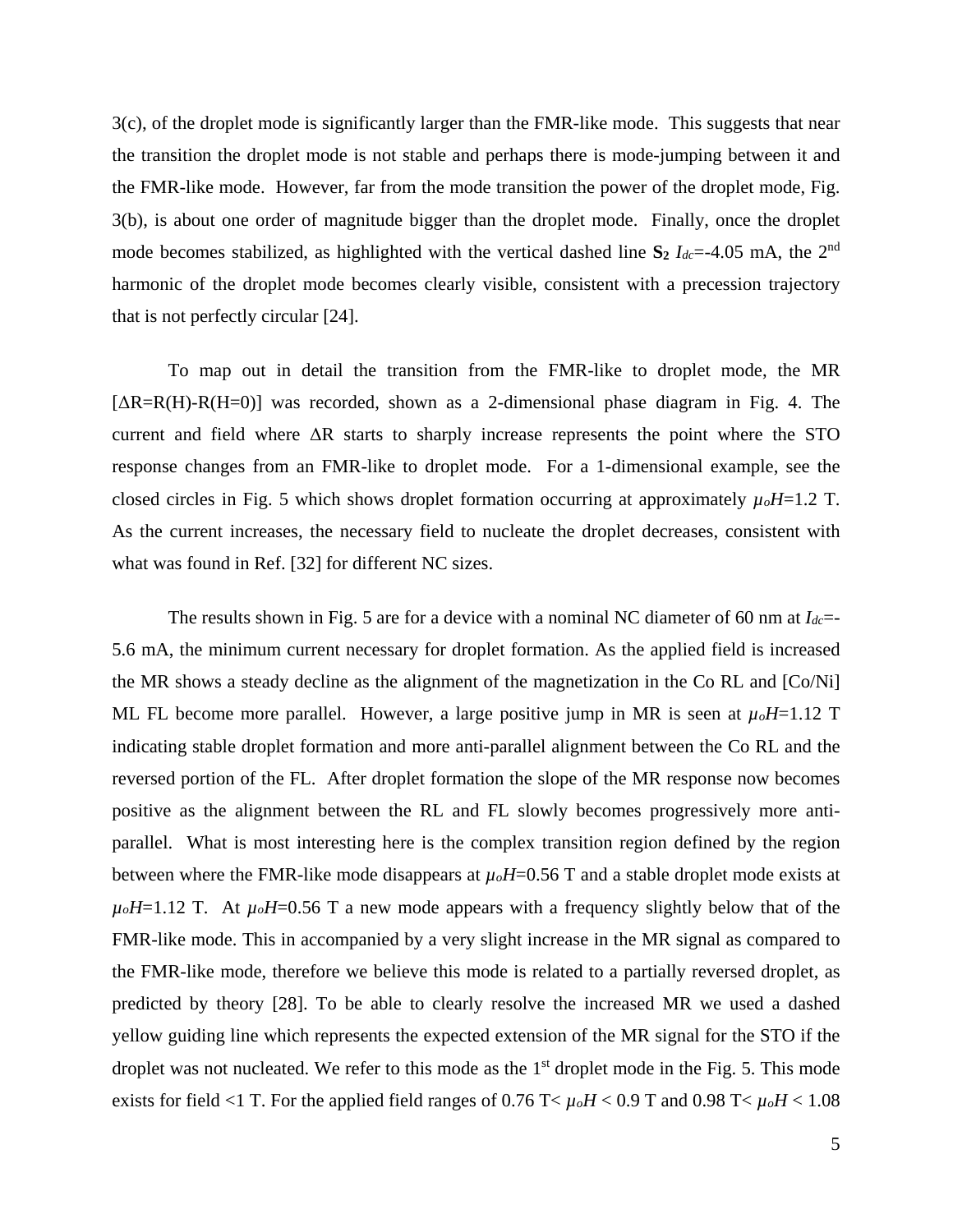T another droplet signal, referred to as the 2<sup>nd</sup> droplet mode, appears and is accompanied by a larger increase in MR as we expect this droplet to more fully reversed. The MR response should be interpreted as an average of the rapid mode-hopping and therefore has an intermediate MR. As was similarly observed in Fig. 3, near the FMR-like to droplet mode transition, multiple droplet modes can exist in the frequency domain and mode-hopping between the two is likely taking place near the onset of steady droplet formation.

### **Conclusions**

The formation of a droplet soliton in orthogonal-STOs was discussed. Particular attention was paid to the FMR-like to droplet transition as a function of both DC current and applied field. We find that this transition is not necessarily sharp and includes more complicated dynamics and modes. As the magnitude of the bias current was increased evidence of modehopping between the FMR-like and droplet mode was found. Additionally, as the magnitude of the perpendicularly applied field was increased an even more complex transition is observed that not only includes formation of an unstable and partially reversed droplet soliton, but modehopping between it and the stable droplet soliton found at higher applied fields.

## **Acknowledgments**

This work was supported by the EC FP7 Contract ICT-257159 "MACALO", the Swedish Foundation for Strategic Research (SSF) program "Future Research Leaders", the Swedish Research Council (VR), and the Knut and Alice Wallenberg Foundation. Johan Åkerman is a Royal Swedish Academy of Sciences Research Fellow supported by a grant from the Knut and Alice Wallenberg Foundation.

### **References**

- [1] L. Berger, Phys. Rev. B **54**, 9353 (1996).
- [2] J. Slonczewski, J. Magn. Magn. Mater. **159**, L1 (1996).
- [3] D. Ralph, M. Stiles, J. Magn. Magn. Mater. **320**, 1190 (2008).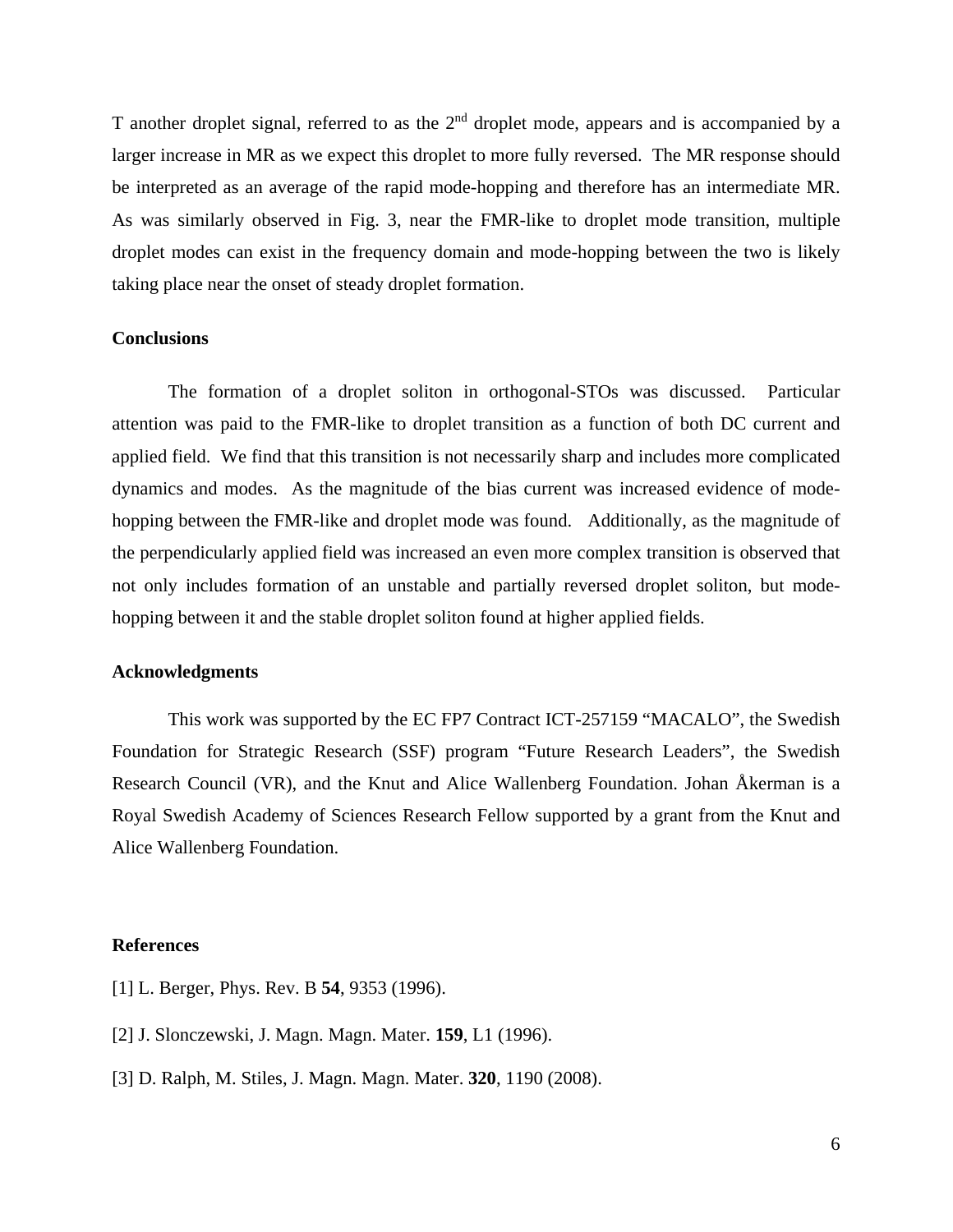[4] T. Silva, W. Rippard, J. Magn. Magn. Mater. **320**, 1260 (2008).

[5] S. I. Kiselev, J. C. Sankey, I. N. Krivorotov, N.C. Emley, R. J. Schoelkopf, R. A. Buhrman, D. C. Ralph, Nature **425**, 380 (2003).

[6] F. B. Mancoff, N. D. Rizzo, B. N. Engel, S. Tehrani, Nature **437**, 393 (2005).

[7] S. Kaka, M. R. Pufall, W. H. Rippard, T. J. Silva, S. E. Russek, J. A. Katine, Nature **437**, 389 (2005).

[8] M. Madami, S. Bonetti, G. Consolo, S. Tacchi, G. Carlotti, G. Gubbiotti, F. B. Mancoff, M. A. Yar, J. Åkerman, Nature Nanotech. **6**, 635 (2011).

[9] W. Rippard, M. Pufall, S. Kaka, S. Russek, T. Silva, Phys. Rev. Lett. **92**, 027201 (2004).

[10] S. Bonetti, P. Muduli, F. Mancoff, J. Åkerman, Appl. Phys. Lett. **94**, 102507 (2009).

[11] M. R. Pufall, W. H. Rippard, S. Kaka, T. J. Silva, and S. E. Russek, Appl. Phys. Lett. **86**, 082506 (2005).

[12] P. K. Muduli, Ye. Pogoryelov, S. Bonetti, G. Consolo, F. Mancoff, J. Åkerman, Phys. Rev. B **81**, 140408(R) (2010).

[13] P. K. Muduli, Ye. Pogoryelov, Y. Zhou, F. Mancoff, J. Åkerman, Integr. Ferroelectr. **125**, 147 (2011).

[14] T. Devolder, A. Meftah, K. Ito, J. A. Katine, P. Crozat, and C. Chappert, J. Appl. Phys. **101**, 063916 (2007).

[15] D. Houssameddine, U. Ebels, B. Delaët, B. Rodmacq, I. Firastrau, F. Ponthenier, M. Brunet, C. Thirion, J-P. Michel, L. Prejbeanu-Buda, M-C. Cyrille, O. Redon, B. Dieny, Nature Mater. **6**, 441 (2007).

[16] V. S. Pribiag, I. N. Krivorotov, G. D. Fuchs, P. M. Braganca, O. Ozatay, J. C. Sankey, D. C. Ralph, R. A. Buhrman, Nature Phys. **3**, 498 (2007).

[17] Yan Zhou, C. L. Zha, S. Bonetti, J. Persson, J. Åkerman, Appl. Phys. Lett. **92**, 262508 (2008).

[18] Y. Zhou, S. Bonetti, C. L. Zha, J. Åkerman, New J. Phys. **11**, 103028 (2009).

[19] T.N. Anh Nguyen, N. Benatmane, V. Fallahi, Y. Fang, S.M. Mohseni, R.K. Dumas, J. Åkerman, J. Magn. Magn. Mater. **324**, 3932 (2012).

[20] S. Chung, S. M. Mohseni, V. Fallahi, T. N. Anh Nguyen, N. Benatmane, R. K. Dumas, J. Åkerman, J. Phys. D: Appl. Phys. **46**, 125004 (2013).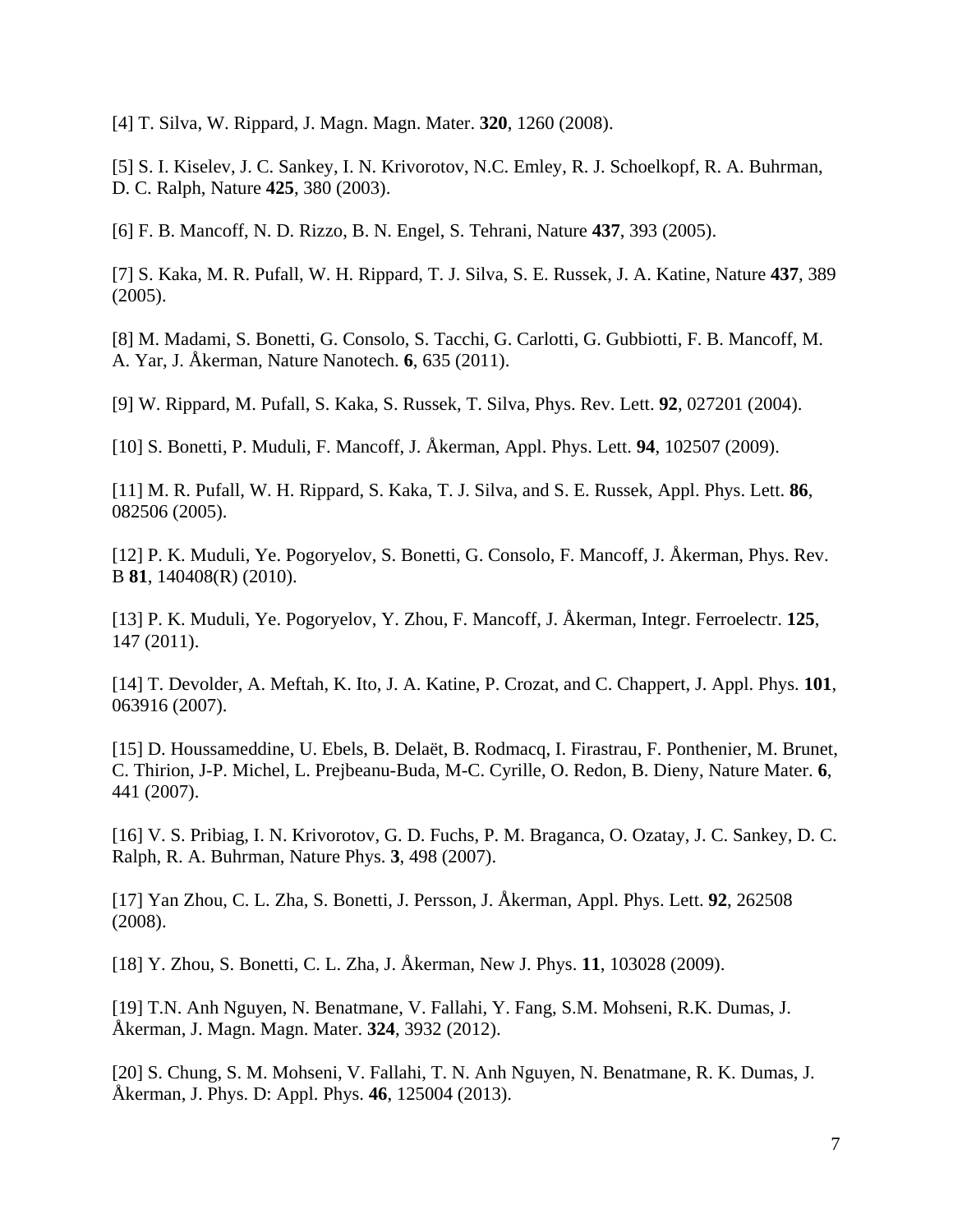[21] S. Tacchi, T. N. Anh Nguyen, G. Carlotti, G. Gubbiotti, M. Madami, R. K. Dumas, J. W. Lau, J. Åkerman, A. Rettori, M. G. Pini, Phys. Rev. B **87**, 144426 (2013).

[22] T. N. Anh Nguyen, Y. Fang, V. Fallahi, N. Benatmane, S. M. Mohseni, R. K. Dumas, J. Åkerman, Appl. Phys. Lett. **98**, 172502 (2011).

[23] C. L. Zha, J. Persson, S. Bonetti, Y. Fang, J. Åkerman, Appl. Phys. Lett. **94**, 163108 (2009).

[24] W. H. Rippard, A. M. Deac, M. R. Pufall, J. M. Shaw, M. W. Keller, S. E. Russek, C. Serpico, Phys. Rev. B **81**, 014426 (2010).

[25] S. M. Mohseni, S. R. Sani, J. Persson, T. N. Anh Nguyen, S. Chung, Ye. Pogoryelov, J. Åkerman, Phys. Status Solidi-RRL **5**, 432–434 (2011).

[26] S. M. Mohseni, R. K. Dumas, Y. Fang, J. Lau, S. Sani, J. Persson, J. Åkerman, Phys. Rev. B **84**, 174432 (2011).

[27] A.M. Kosevich, B.A. Ivanov, A.S. Kovalev, Phys. Rep. **194**, 117 (1990).

[28] M. Hoefer, T. Silva, and M. Keller, Phys. Rev. B **82**, 054432 (2010).

[29] M. Hoefer, M. Sommacal, T. Silva, Phys. Rev. B **85**, 214433 (2012).

[30] S.M. Mohseni, PhD thesis, KTH, ICT (December 2012).

[31] S.R. Sani, PhD thesis, KTH, ICT (June 2013).

[32] S. M. Mohseni, S. R. Sani, J. Persson, T. N. A. Nguyen, S. Chung, Y. Pogoryelov, P. K. Muduli, E. Iacocca, A. Eklund, R. K. Dumas, S. Bonetti, A. Deac, M. A. Hoefer, J. Akerman, Science **339**, 1295 (2013).

[33] R.K. Dumas, E. Iacocca, S. Bonetti, S.R. Sani, S.M. Mohseni, A. Eklund, J. Persson, O. Heinonen, and Johan Åkerman, Phys. Rev. Lett. **110**, 257202 (2013).

#### **Figure captions**

Fig. 1: A 2-dimensional schematic representation of the magnetization in the vicinity of the nanocontact for the (a) FMR-like mode with small angle precession at the center and (b) droplet mode with large angle precession at the NC boundary (b).

Fig. 2: STO operating frequency versus current at different fields. There are both FMR-like and droplet modes present at 0.4 T.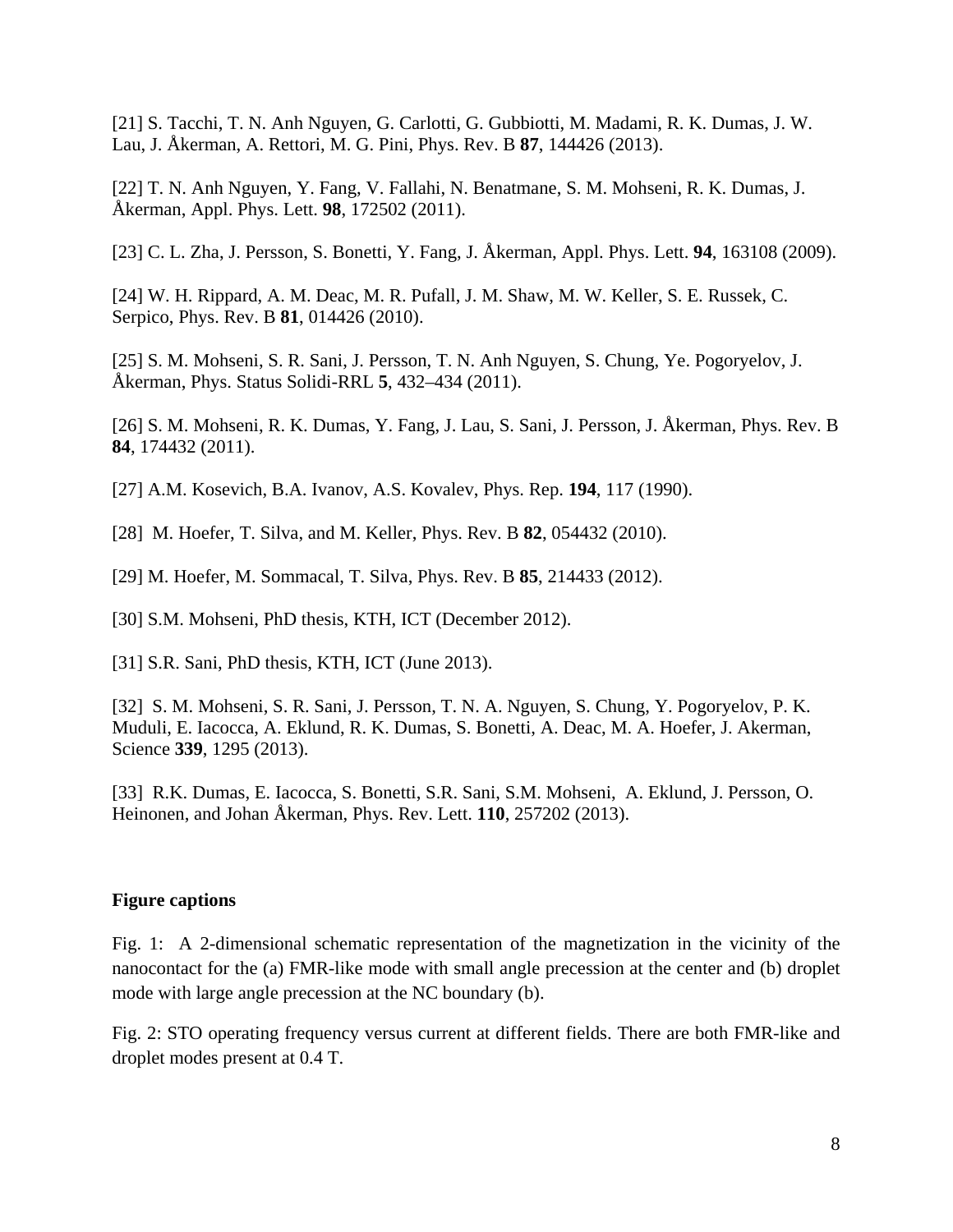Fig. 3: (a) Current sweep of a NC with a diameter of 50 nm, measured at  $\mu_0H=0.4$  T. Insets S<sub>1</sub> and S2 in the figure are indicated by vertical lines and show the spectra at -3.65 and -4.05 mA. Integrated power (b) and linewidth (c) are shown for each mode.

Fig. 4: A current-field phase diagram of Δ*R*, indicating changes from FMR-like mode to droplet mode. The boundary between two oscillation modes can be understood as an immediate increase in Δ*R* (indicated with square-dot line).

Fig.5: A field dependent sweep at the droplet onset current of -5.6 mA.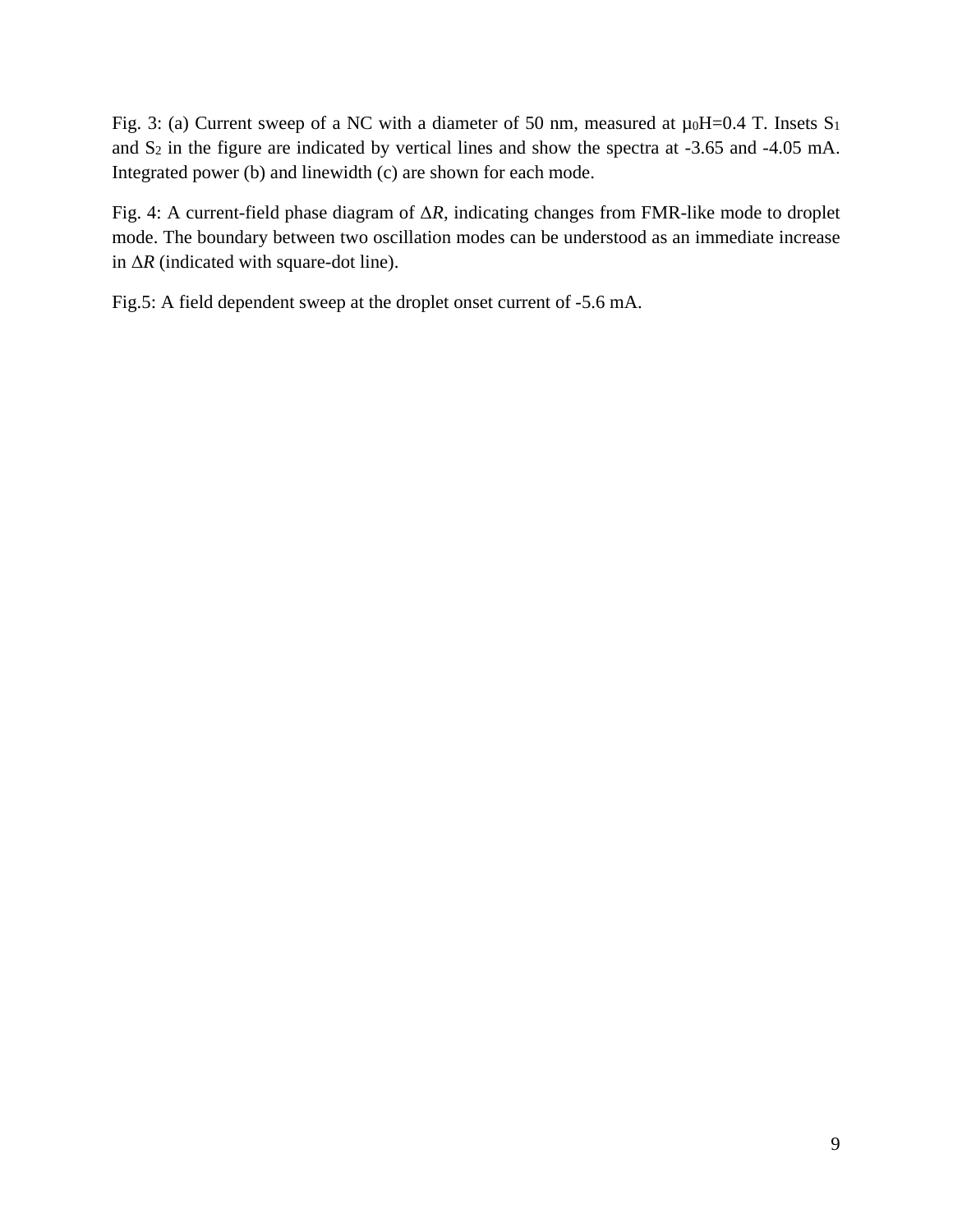

**Fig.1, Mohseni et al.**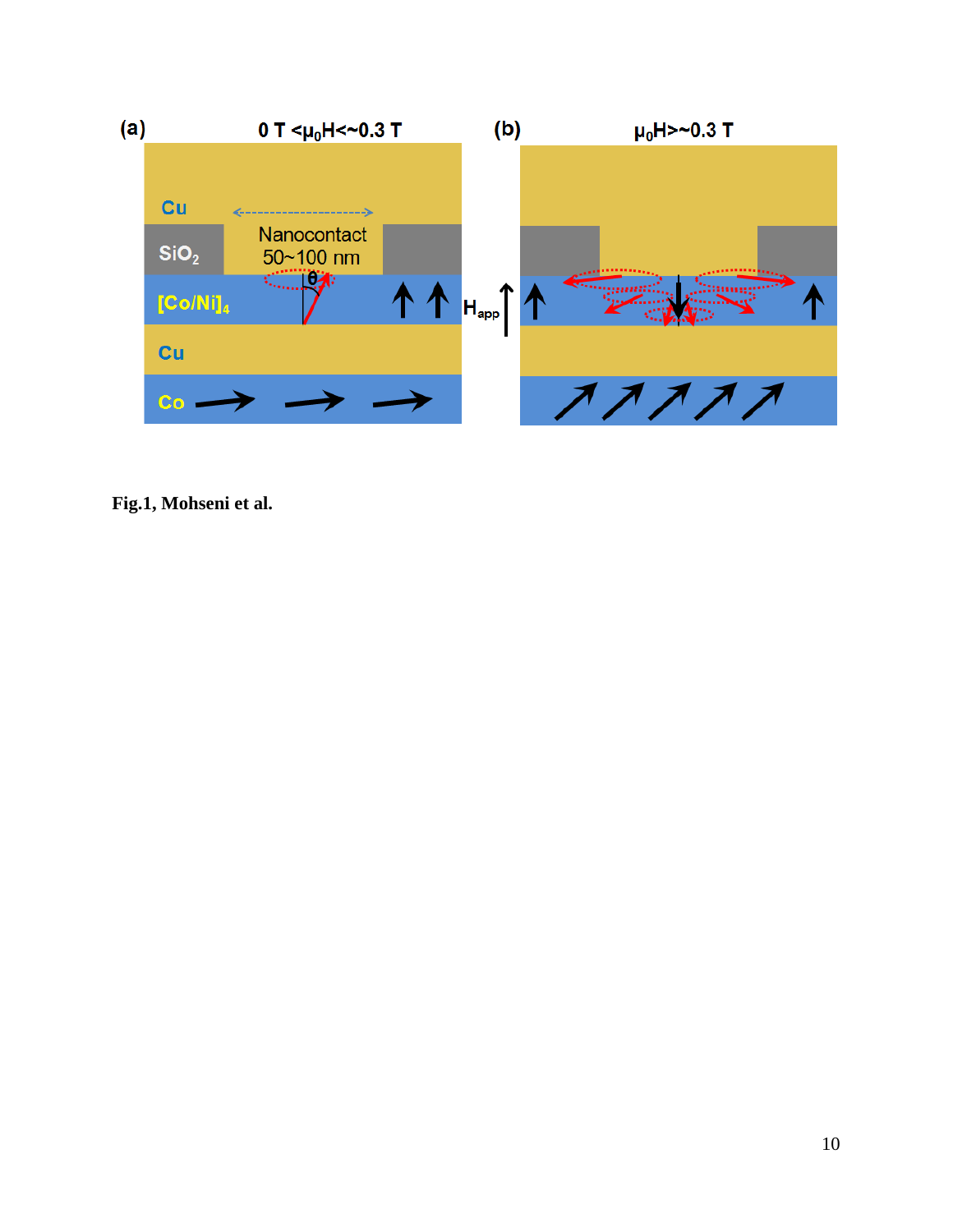

**Fig.2, Mohseni et al.**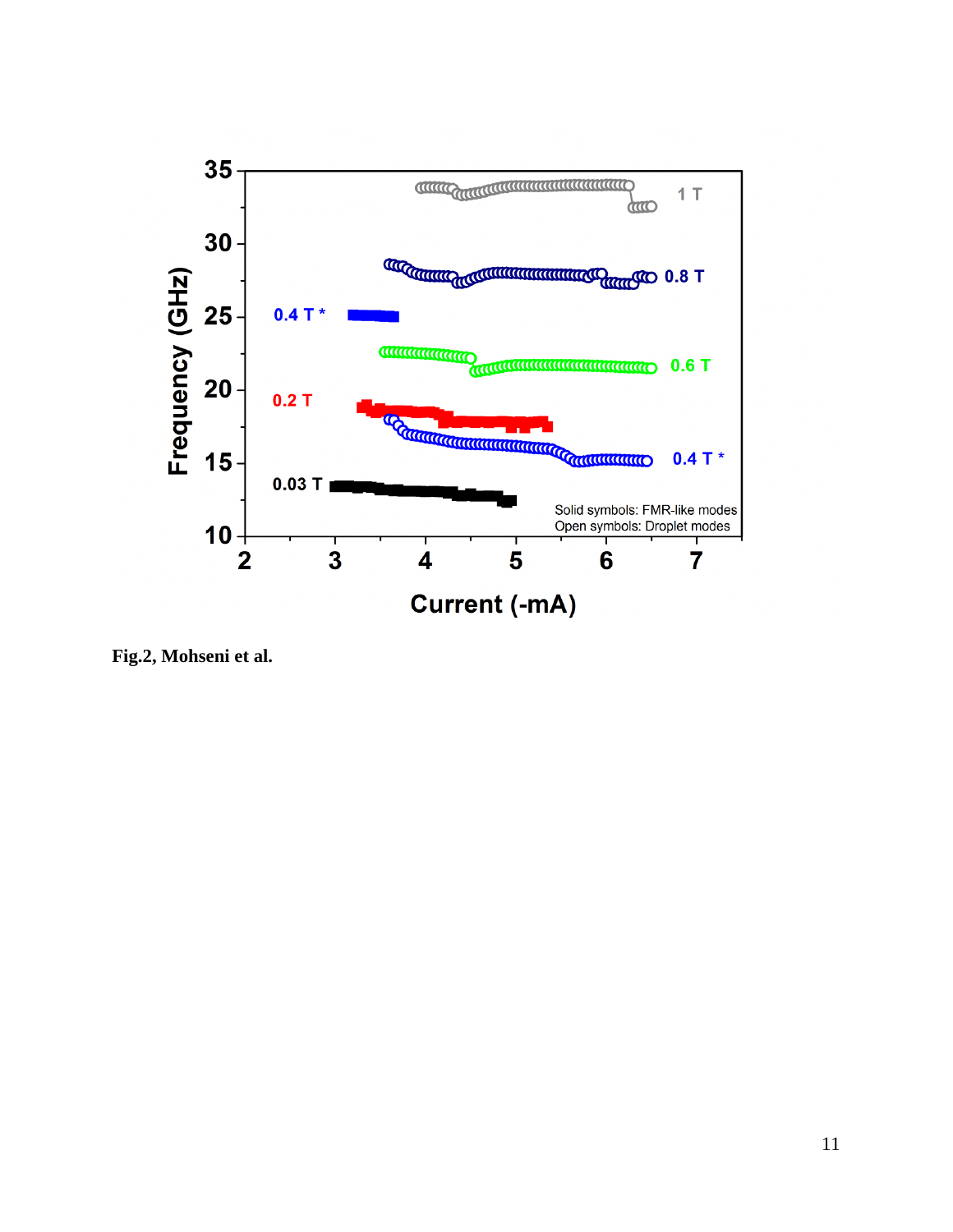

**Fig.3, Mohseni et al.**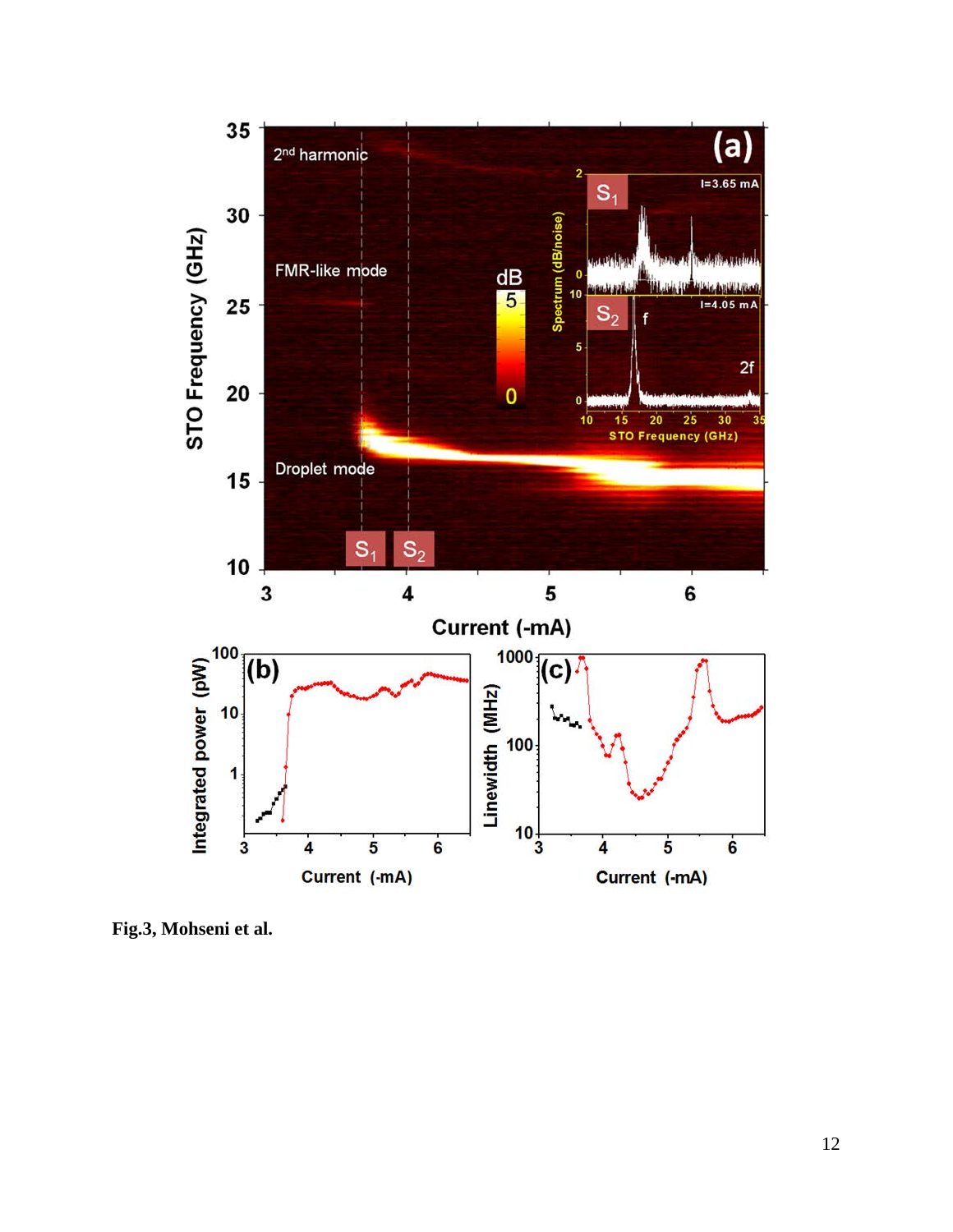

**Fig.4, Mohseni et al.**